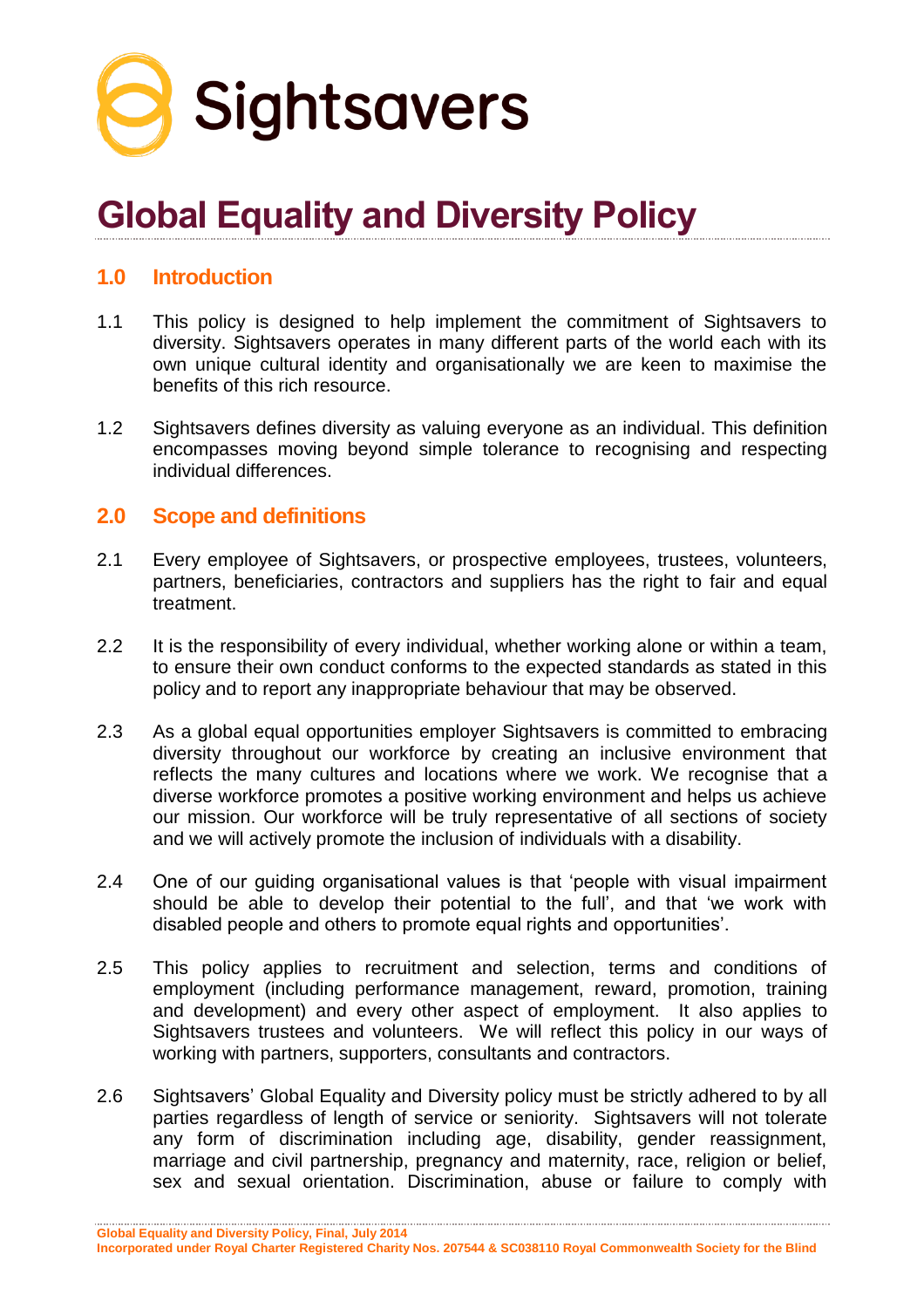

organisational policy and practice may result in disciplinary action being taken, which could result in summary dismissal in serious cases and will be addressed through the **Global Disciplinary Policy**. Any employee who believes that they may have been subjected to treatment that breaches this policy may raise the matter through Sightsavers' Global Grievance Policy. Failure to comply with this policy by third parties could result in the termination of the relationship with Sightsavers.

2.7 Definitions:

**"Inclusive environment"** is the provision of working conditions, arrangements and practices that are free from all forms of discrimination and harassment and promote and foster good relationships between different groups.

**"Diversity"** includes all the characteristics and cultural influences that make each person a unique individual.

The **"Global Grievance Policy"** is designed to cover problems or concerns that are directly affecting an employee.

The **"Global Disciplinary Policy"** is designed to ensure all employees are treated fairly, consistently and sensitively in relation to cases of unsatisfactory conduct and any action that may be taken as a result.

**"Discrimination"** is less favourable treatment to a person (or persons) that is not capable of being justified.

#### **3.0 Organisational Commitments**

- 3.1 At Sightsavers we aim to:
	- Provide a safe and accessible working environment that values and respects the identity and culture of each individual.
	- Ensure the working environment is free from discrimination, harassment and victimisation. No form of intimidation, bullying or harassment will be tolerated.
	- Recognise, respect and value the differences we all bring to work.
	- Ensure that diversity is encouraged and embraced throughout the organisation.
	- Continually improve our understanding and application of diversity by identifying and promoting best practice and reviewing our policy regularly.
- 3.2 Sightsavers will uphold these commitments through the following actions:
	- Periodically review our processes to ensure that we encourage diversity through all our organisational policies and procedures.
	- Employ a workforce that reflects the diversity of local contexts and cultures.

**Global Equality and Diversity Policy, Final, January 2016**